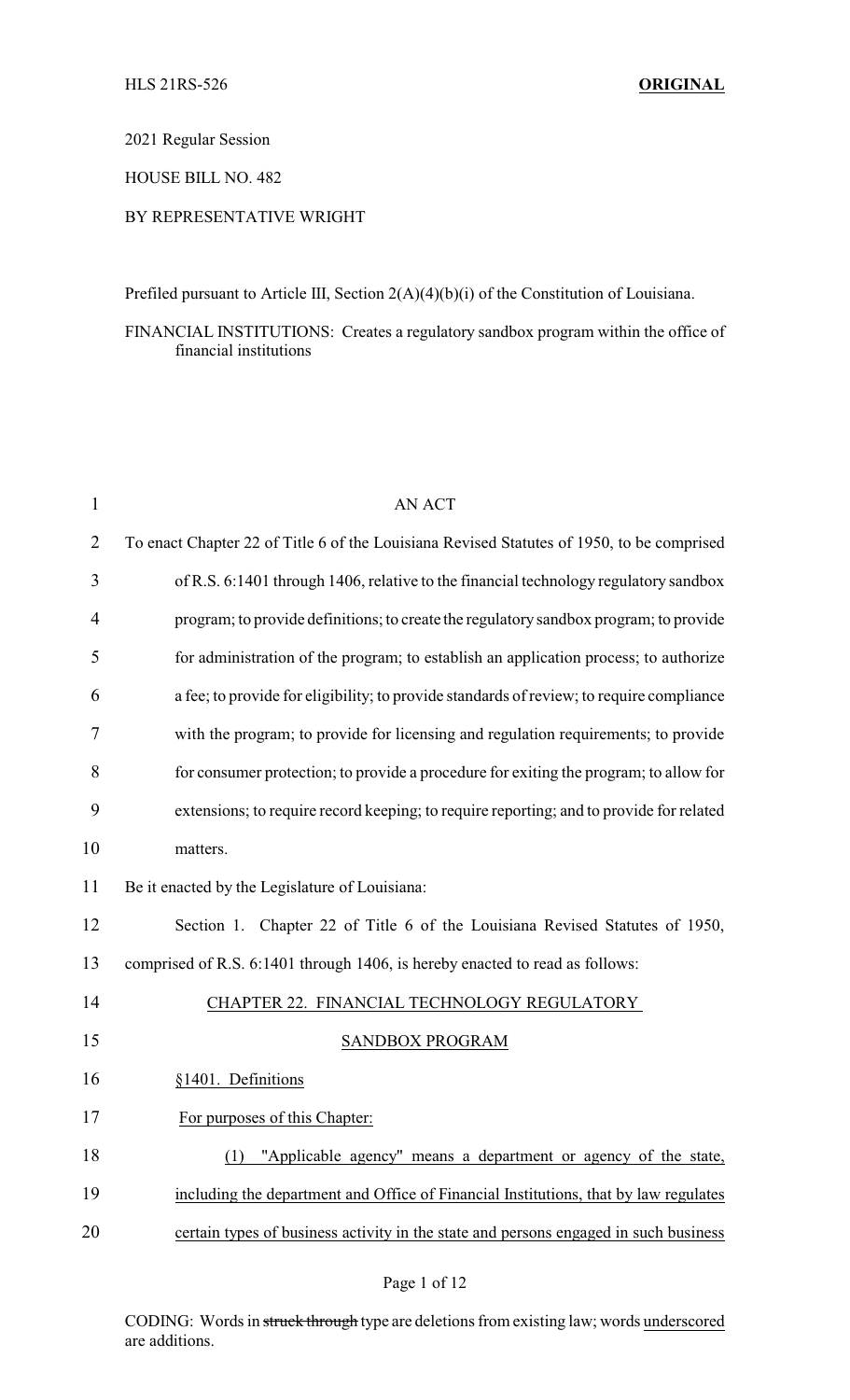| $\mathbf{1}$   | activity, including the issuance of licenses or other types of authorization, which the     |
|----------------|---------------------------------------------------------------------------------------------|
| $\overline{2}$ | office determines would otherwise regulate a sandbox participant.                           |
| 3              | (2) "Applicant" means any natural or juridical person who is applying to                    |
| 4              | participate in the regulatory sandbox.                                                      |
| 5              | (3) "Blockchain technology" means the use of a digital database containing                  |
| 6              | records of financial transactions, which can be simultaneously used and shared              |
| 7              | within a decentralized, publicly accessible network and can record transactions             |
| 8              | between two parties in a verifiable and permanent way.                                      |
| 9              | "Consumer" means a person that purchases or otherwise enters into a<br>(4)                  |
| 10             | transaction or agreement to receive an innovative product or service that is being          |
| 11             | tested by a sandbox participant.                                                            |
| 12             | $(5)(a)$ "Financial product or service" means either of the following:                      |
| 13             | A financial product or financial service that requires state licensure or<br>(i)            |
| 14             | registration.                                                                               |
| 15             | (ii) A financial product or financial service that includes a business model,               |
| 16             | delivery mechanism, or element that may require a license or other authorization to         |
| 17             | act as a financial institution, enterprise, or other entity that is regulated by this Title |
| 18             | or any other applicable banking law of this state.                                          |
| 19             | (b) "Financial product or service" does not include a product or service that               |
| 20             | is governed by either of the following:                                                     |
| 21             | Insurance regulation, as provided for in Title 37 of the Louisiana<br>(i)                   |
| 22             | Administrative Code.                                                                        |
| 23             | (ii) Louisiana securities law, as provided for in Title 51 of the Louisiana                 |
| 24             | Revised Statutes of 1950.                                                                   |
| 25             | "Office" means Office of Financial Institutions.<br>(6)                                     |
| 26             | "Innovation" means the use or incorporation of a new or emerging<br>(7)                     |
| 27             | technology or a new use of existing technology, including blockchain technology,            |
| 28             | to address a problem, provide a benefit, or otherwise offer a product, service,             |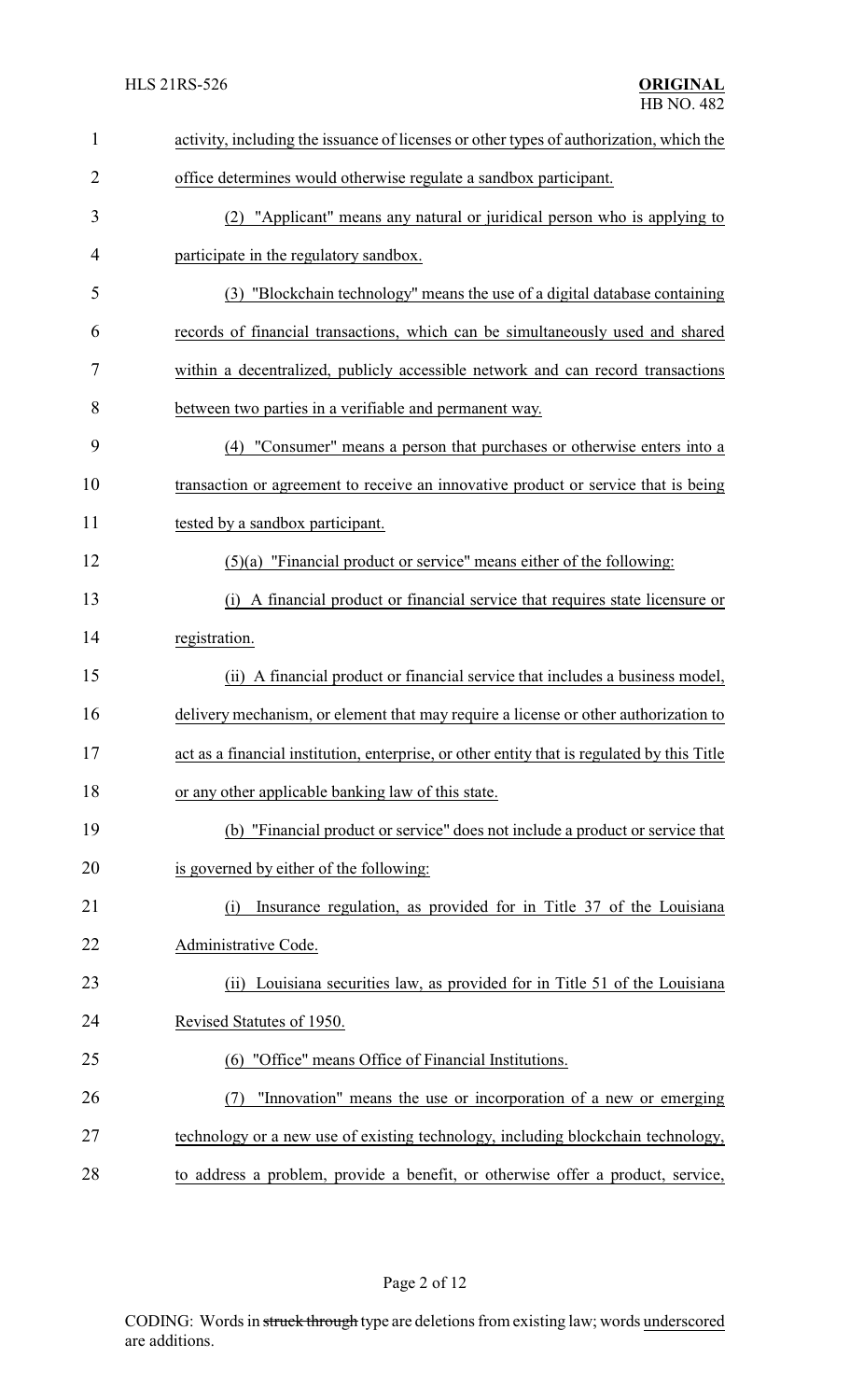| $\mathbf{1}$ | business model, or delivery mechanism that is not known by the office to have a        |
|--------------|----------------------------------------------------------------------------------------|
| 2            | comparable widespread offering in the state.                                           |
| 3            | (8) "Innovative product or service" means a financial product or service that          |
| 4            | includes an innovation.                                                                |
| 5            | (9) "Regulatory sandbox" means the regulatory sandbox program established              |
| 6            | in R.S. 6:1402, which allows a person to temporarily test an innovative product or     |
| 7            | service on a limited basis without otherwise being licensed or authorized to act under |
| 8            | the laws of this state.                                                                |
| 9            | (10) "Sandbox participant" means a person whose application to participate             |
| 10           | in the regulatory sandbox is approved in accordance with the provisions of this        |
| 11           | Chapter.                                                                               |
| 12           | (11) "Test" means to provide an innovative product or service in accordance            |
| 13           | with the provisions of this Chapter.                                                   |
| 14           | Regulatory sandbox program; creation; administration; standards and<br>§1402.          |
| 15           | procedure for application; fees allowed; consultation; standards of review;            |
| 16           | procedure for approval and denial                                                      |
| 17           | A. The office shall create and maintain a regulatory sandbox program.                  |
| 18           | B. In administering the regulatory sandbox, the office shall do each of the            |
| 19           | following:                                                                             |
| 20           | Consult with each applicable agency.<br>(1)                                            |
| 21           | Establish a procedure allowing a person to obtain limited access to the                |
| 22           | market in this state, in order to test an innovative product or service without        |
| 23           | obtaining a license or other authorization that is otherwise required.                 |
| 24           | C. The office may enter into agreements with, or follow the best practices             |
| 25           | of, the Consumer Financial Protection Bureau or other states that are administering    |
| 26           | similar programs.                                                                      |
| 27           | D. An applicant for the regulatory sandbox shall submit an application to the          |
| 28           | office. The office shall prescribe the form of the application, and the application is |
| 29           | to achieve all of the following:                                                       |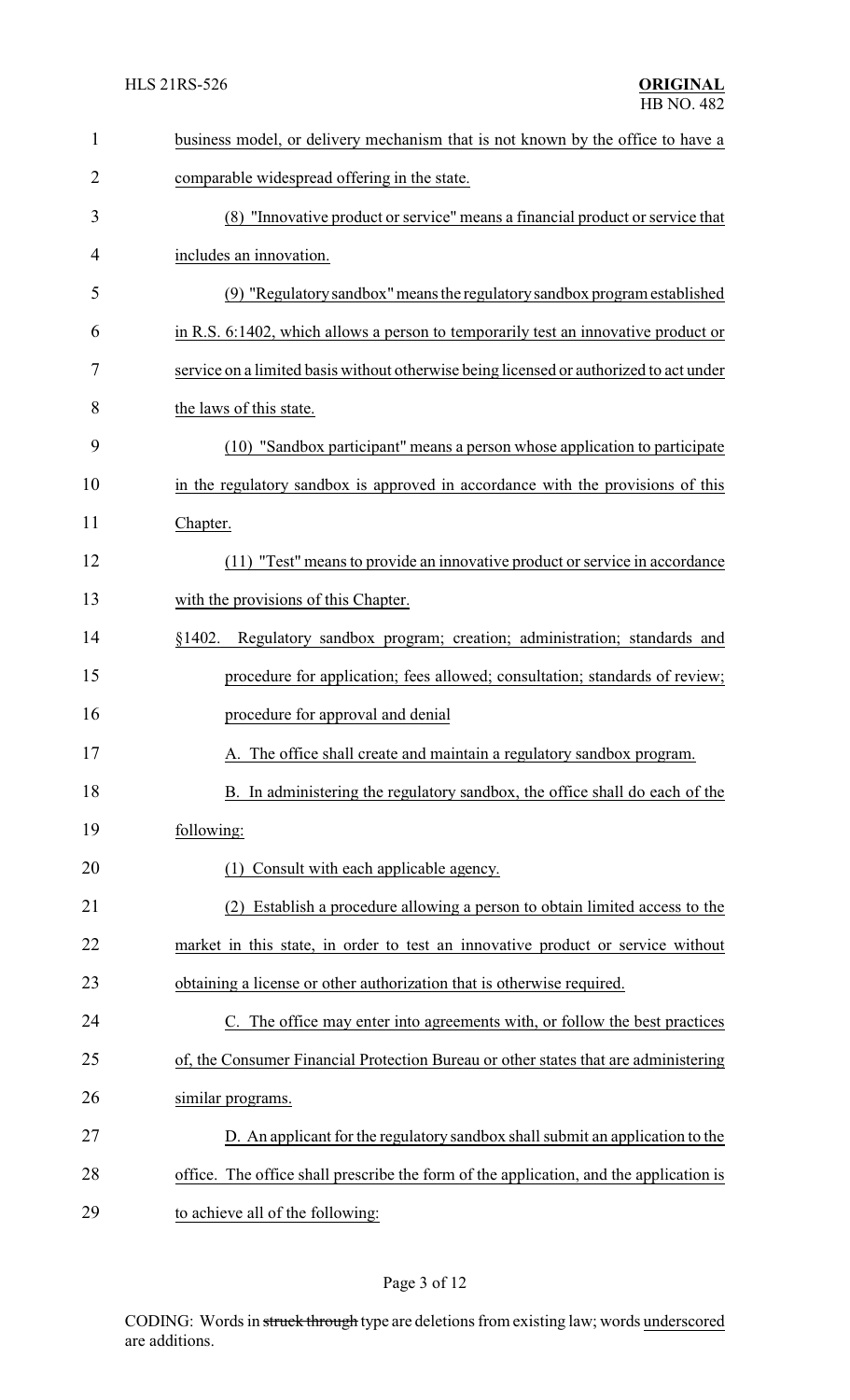| $\mathbf{1}$ | Allow the applicant to demonstrate that he is subject to the jurisdiction<br>(1)        |
|--------------|-----------------------------------------------------------------------------------------|
| 2            | of the state.                                                                           |
| 3            | (2) Allow the applicant to demonstrate that he has established a physical               |
| 4            | location in the state, where testing will be developed and performed and where all      |
| 5            | required records, documents, and data will be maintained.                               |
| 6            | (3) Allow the applicant to provide relevant personal and contact information            |
| 7            | for the applicant including legal names, addresses, telephone numbers, email            |
| 8            | addresses, website addresses, and other information required by the office.             |
| 9            | (4) Allow the applicant to disclose criminal convictions of the applicant or            |
| 10           | other participating personnel.                                                          |
| 11           | (5) Allow the applicant to demonstrate that he has the necessary personnel,             |
| 12           | financial and technical expertise, and access to capital required to participate in the |
| 13           | regulatory sandbox.                                                                     |
| 14           | (6) Allow the applicant to demonstrate that he has developed a plan to test,            |
| 15           | monitor, and assess the innovative product or service.                                  |
| 16           | Allow the applicant to provide a description of the innovative product or               |
| 17           | service to be tested, including statements regarding all of the following:              |
| 18           | (a) How the innovative product or service is subject to licensing or other              |
| 19           | authorization requirements outside of the regulatory sandbox.                           |
| 20           | (b) How the innovative product or service would benefit consumers.                      |
| 21           | (c) How the innovative product or service is different from other products              |
| 22           | or services available in the state.                                                     |
| 23           | (d) What risks, if any, may confront consumers who purchase or use the                  |
| 24           | innovative product or service.                                                          |
| 25           | (e) How participating in the regulatory sandbox would enable a successful               |
| 26           | test of the innovative product or service.                                              |
| 27           | (f) A description of the proposed testing plan, including estimated time                |
| 28           | periods for beginning the test, ending the test, and obtaining necessary licensure or   |
| 29           | authorizations after the testing is complete.                                           |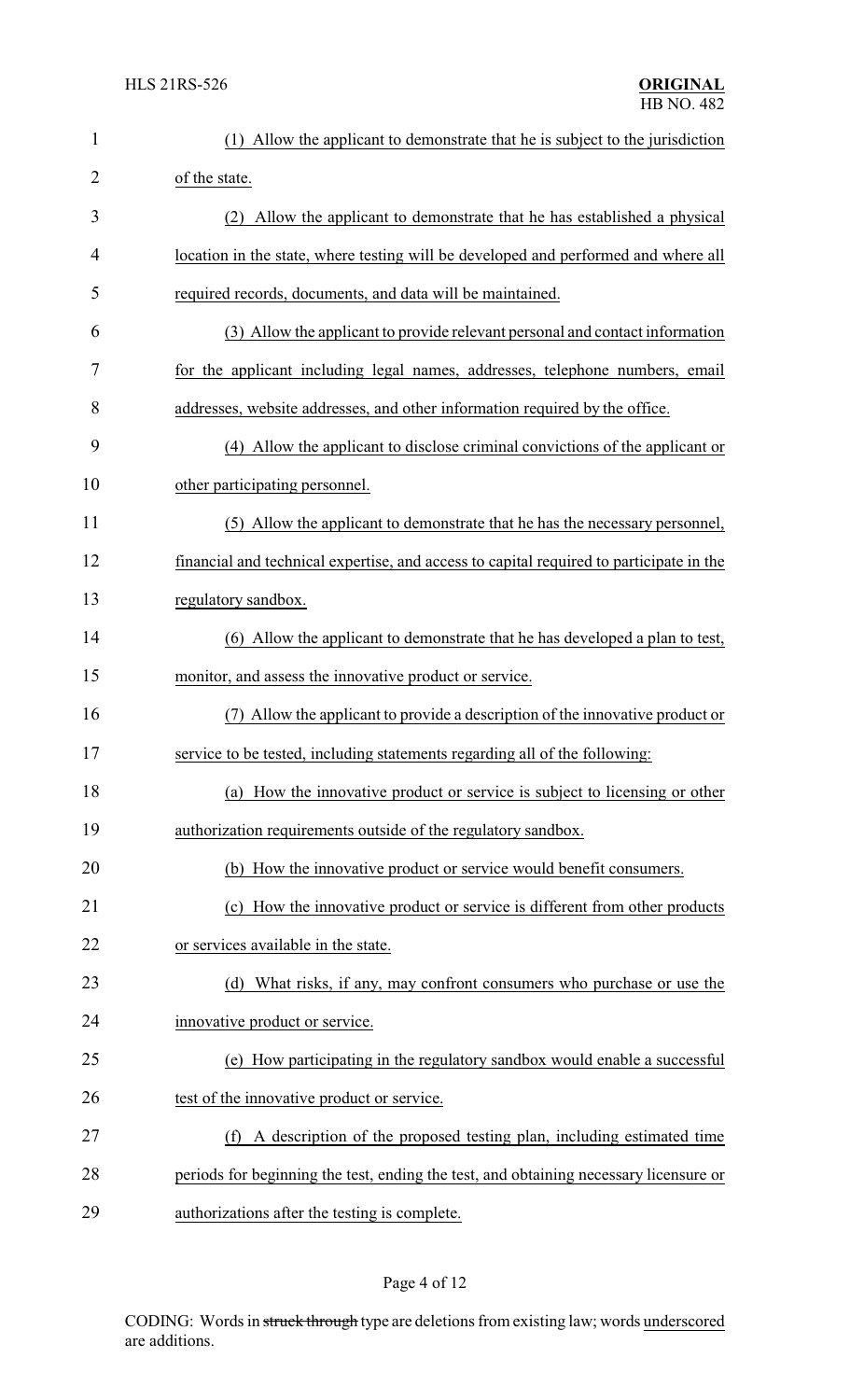| $\mathbf{1}$ | (g) A description of how the applicant will perform ongoing duties after the            |
|--------------|-----------------------------------------------------------------------------------------|
| 2            | testing is complete.                                                                    |
| 3            | The manner in which the applicant will end the test and protect<br>(h)                  |
| 4            | consumers if the test fails.                                                            |
| 5            | Allow the applicant to provide any other required information as<br>(8)                 |
| 6            | determined by the office.                                                               |
| 7            | E. The office may collect an application fee from an applicant that is set in           |
| 8            | accordance with state law.                                                              |
| 9            | F. An applicant shall file a separate application for each innovative product           |
| 10           | or service that the applicant wants to test.                                            |
| 11           | G. After an application is filed, the office may seek additional information            |
| 12           | from the applicant as the office deems necessary.                                       |
| 13           | H. Subject to the provisions of Subsection I of this Section, not later than            |
| 14           | ninety days after the day on which a completed application is received by the office,   |
| 15           | the office shall inform the applicant as to whether the applicant is approved for entry |
| 16           | into the regulatory sandbox.                                                            |
| 17           | I. The office and an applicant may mutually agree to extend the ninety day              |
| 18           | time period provided for in Subsection H of this Section.                               |
| 19           | J.(1) In reviewing an application pursuant to this Section, the office shall            |
| 20           | consult with, and get approval from, each applicable agency before admitting an         |
| 21           | applicant into the regulatory sandbox.                                                  |
| 22           | (2) In consulting with an applicable agency, pursuant to Paragraph (1) of this          |
| 23           | Subsection, the office shall seek information to determine the following:               |
| 24           | If the applicable agency has previously issued a license or other<br>(a)                |
| 25           | authorization to the applicant.                                                         |
| 26           | If the applicable agency has previously investigated, sanctioned, or<br>(b)             |
| 27           | pursued legal action against the applicant.                                             |
| 28           | (c) If the applicant could obtain a license or other authorization from the             |
| 29           | applicable agency after exiting the regulatory sandbox.                                 |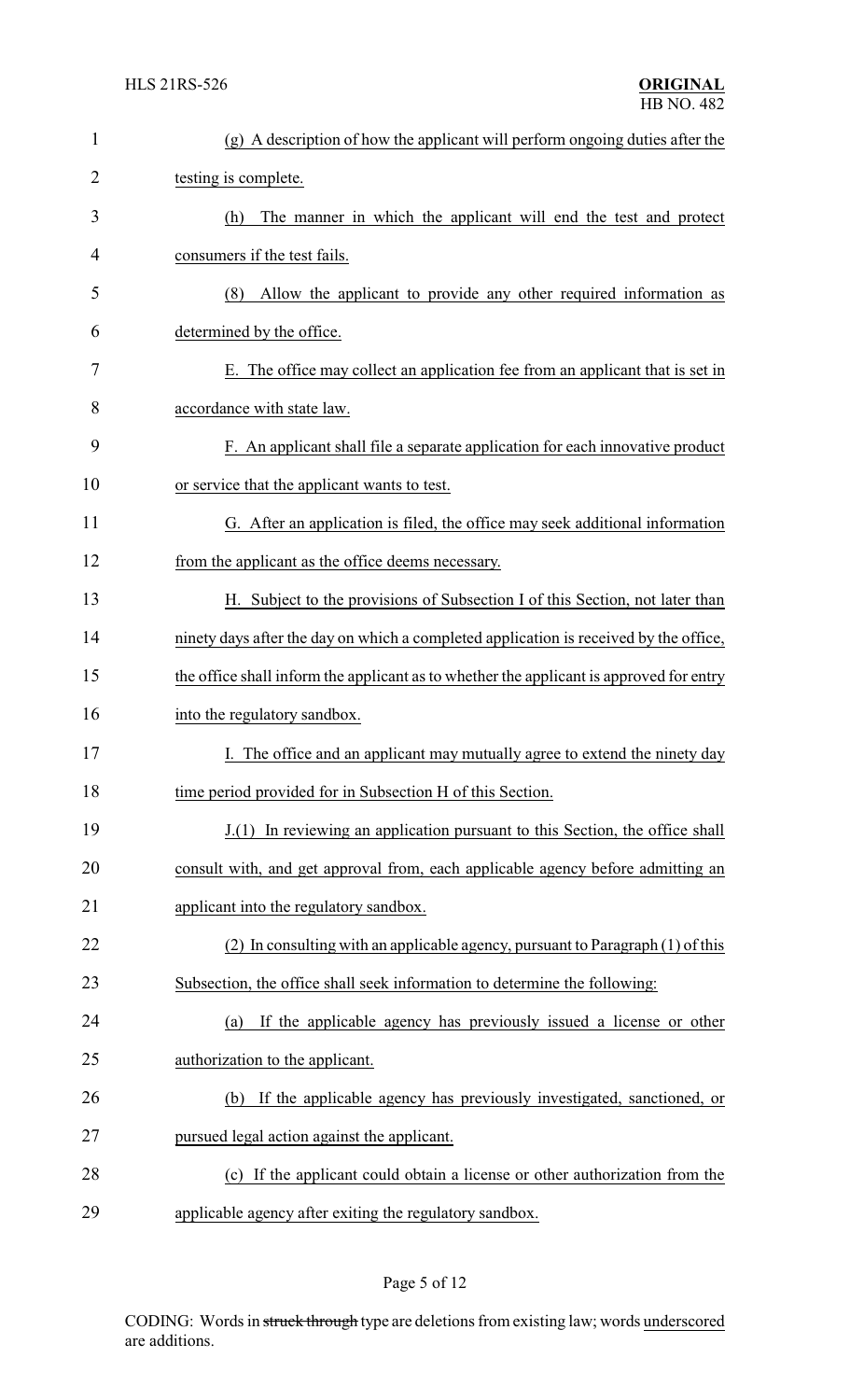| $\mathbf{1}$ | (d) Which licensure requirements or other regulations, if any, should not be              |
|--------------|-------------------------------------------------------------------------------------------|
| 2            | waived even if the applicant is accepted into the regulatory sandbox.                     |
| 3            | K. In reviewing an application pursuant to this Section, the office shall                 |
| 4            | consider whether a competitor to the applicant is or has been a sandbox participant       |
| 5            | and, if so, weigh that as a factor in favor of allowing the applicant to also become a    |
| 6            | sandbox participant.                                                                      |
| 7            | L. If the office and each applicable agency approve admitting an applicant                |
| 8            | into the regulatory sandbox, an applicant shall become a sandbox participant.             |
| 9            | The office may deny any application submitted pursuant to this<br>M(1)                    |
| 10           | Section, for any reason, at the office's discretion.                                      |
| 11           | (2) If the office denies an application submitted pursuant to this Section, the           |
| 12           | office shall provide to the applicant a written description of the reasons for the denial |
| 13           | as a sandbox participant.                                                                 |
| 14           | §1403. Scope of the regulatory sandbox                                                    |
| 15           | A. If the office approves an application pursuant to R.S. 6:1402, the sandbox             |
| 16           | participant has twenty-four months after the day on which the application was             |
| 17           | approved, in which to test the innovative product or service described in the sandbox     |
| 18           | participant's application.                                                                |
| 19           | B. An innovative product or service that is tested within the regulatory                  |
| 20           | sandbox is subject to the following conditions:                                           |
| 21           | Consumers shall be residents of the state.<br>(1)                                         |
| 22           | (2) The office may, on a case-by-case basis, specify the maximum number                   |
| 23           | of consumers who may transact through or enter into an agreement to use the               |
| 24           | innovative product or service.                                                            |
| 25           | (3) If a sandbox participant is testing a consumer loan, the office may, on               |
| 26           | a case-by-case basis, specify the maximum amount of an individual loan that may           |
| 27           | be issued to an individual consumer and the maximum amount of aggregate loans             |
| 28           | that may be issued to an individual consumer.                                             |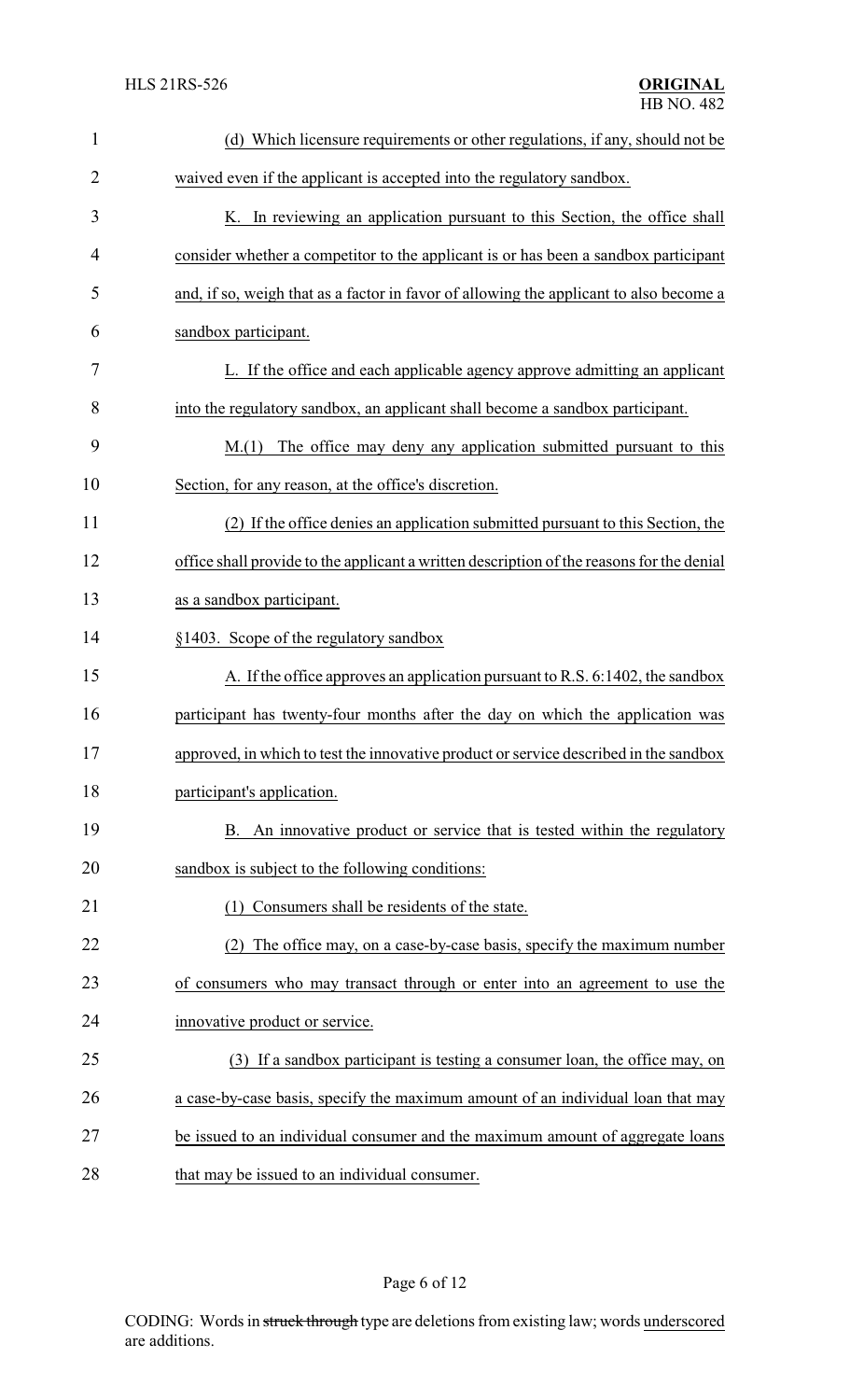| $\mathbf{1}$ | (4) If a sandbox participant testing an innovative product or service that                 |
|--------------|--------------------------------------------------------------------------------------------|
| 2            | would normally require a money transmitters license under state law, the office may,       |
| 3            | on a case-by-case basis, specify the maximum amount of a single transaction for an         |
| 4            | individual consumer and the maximum aggregate number of transactions for an                |
| 5            | individual consumer.                                                                       |
| 6            | C. This Section does not restrict a sandbox participant who holds a license                |
| 7            | or other authorization in another jurisdiction from acting in accordance with that         |
| 8            | license or other authorization.                                                            |
| 9            | D. A sandbox participant shall be deemed to possess an appropriate license                 |
| 10           | under the laws of this state for the purposes of any provision of federal law requiring    |
| 11           | state licensure or authorization.                                                          |
| 12           | E. Except as otherwise provided in this Chapter, including Subsections F and               |
| 13           | G of this Section, a sandbox participant who is testing an innovative product or           |
| 14           | service is not subject to state laws that regulate financial products or services.         |
| 15           | F.(1) The office may only determine that certain state laws that regulate a                |
| 16           | financial product or service apply to a sandbox participant if the office, at the office's |
| 17           | sole discretion, determines that the following conditions are met:                         |
| 18           | An applicant's plan to protect consumers will not adequately protect<br>(a)                |
| 19           | consumers from the harm the state law addresses.                                           |
| 20           | (b) The benefits to consumers of applying the law outweigh the potential                   |
| 21           | benefits to consumers from increased competition, innovation, and consumer access          |
| 22           | that waiving the law, in conjunction with the applicant's ability to compensate            |
| 23           | consumers who may be harmed, would provide.                                                |
| 24           | If the office determines that certain state laws that regulate a financial                 |
| 25           | product or service apply to a sandbox participant, the office shall notify the sandbox     |
| 26           | participant of the specific regulatory provisions that apply to the sandbox participant.   |
| 27           | G. Notwithstanding any other provision of this chapter, a sandbox participant              |
| 28           | does not have immunity related to any criminal offense committed during the                |
| 29           | sandbox participant's participation in the regulatory sandbox.                             |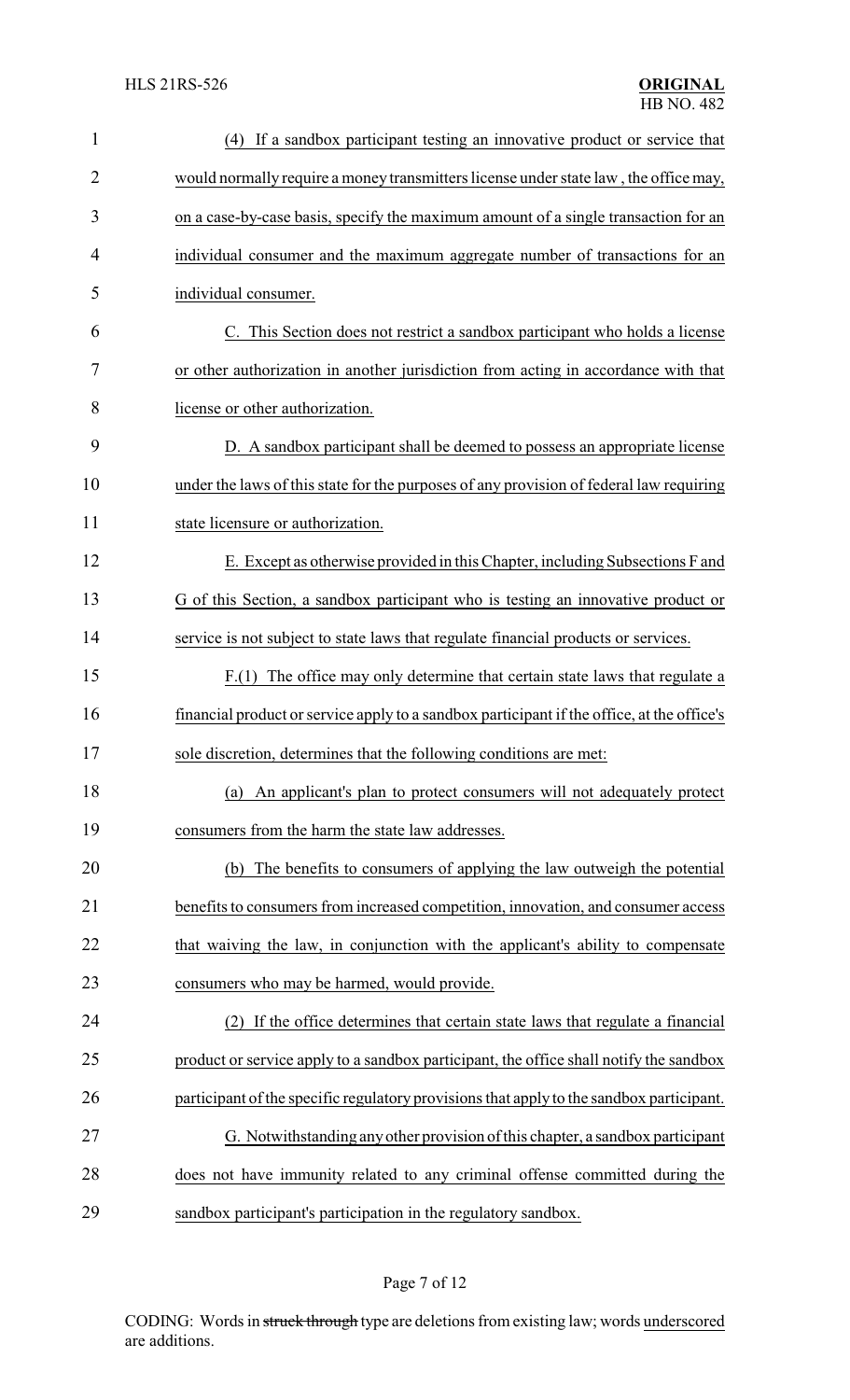| $\mathbf{1}$ | H. By written notice, the office may end a sandbox participant's participation         |
|--------------|----------------------------------------------------------------------------------------|
| 2            | in the regulatory sandbox at any time and for any reason, including if the office      |
| 3            | determines a sandbox participant is not operating in good faith to bring an innovative |
| 4            | product or service to market.                                                          |
| 5            | §1403. Consumer protection                                                             |
| 6            | Prior to providing an innovative product or service to a consumer, a                   |
| 7            | sandbox participant shall disclose all of the following to the consumer:               |
| 8            | The name and contact information of the sandbox participant.<br>(1)                    |
| 9            | That the innovative product or service is authorized pursuant to the<br>(2)            |
| 10           | regulatory sandbox and, if applicable, that the sandbox participant does not have a    |
| 11           | license or other authorization to provide a product or service under state laws that   |
| 12           | regulate products or services outside the regulatory sandbox.                          |
| 13           | (3) That the innovative product or service is undergoing testing and may not           |
| 14           | function as intended and may expose the customer to financial risk.                    |
| 15           | That the provider of the innovative product or service is not immune<br>(4)            |
| 16           | from civil liability for any losses or damages caused by the innovative product or     |
| 17           | service.                                                                               |
| 18           | (5) That the state does not endorse or recommend the innovative product or             |
| 19           | service.                                                                               |
| 20           | That the innovative product or service is a temporary test that may be<br>(6)          |
| 21           | discontinued at the end of the testing period.                                         |
| 22           | The expected end date of the testing period.                                           |
| 23           | (8) That a consumer may contact the office to file a complaint regarding the           |
| 24           | innovative product or service being tested and provide the office's telephone number   |
| 25           | and website address where a complaint may be filed.                                    |
| 26           | The disclosures required by Subsection A of this Section shall be<br>B.                |
| 27           | provided to a consumer in a clear and conspicuous form and, for an internet or         |
| 28           | application-based innovative product or service, a consumer shall acknowledge          |
| 29           | receipt of the disclosure before a transaction may be completed.                       |

# Page 8 of 12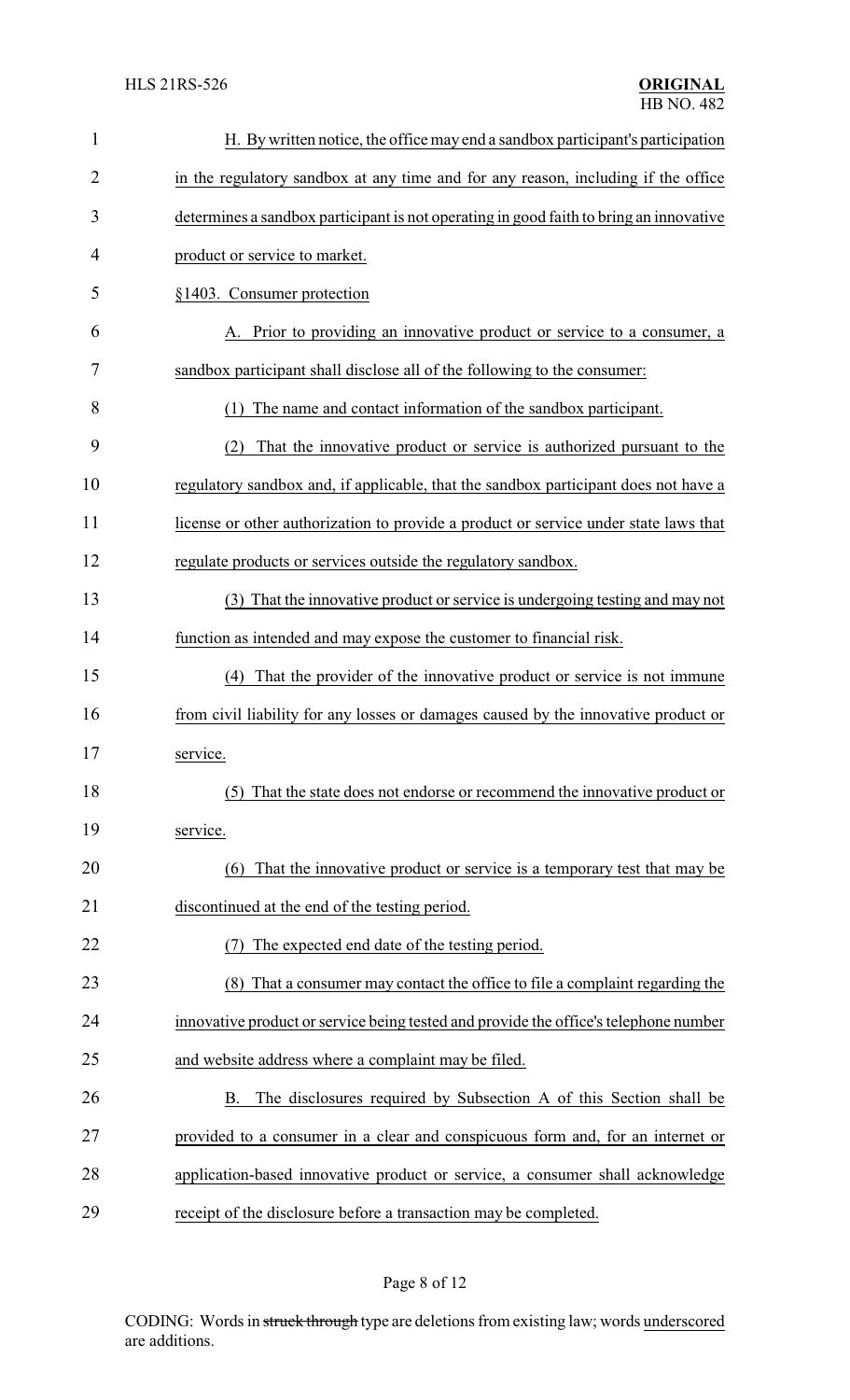| $\mathbf{1}$   | C. The office may require that a sandbox participant make additional                      |
|----------------|-------------------------------------------------------------------------------------------|
| $\overline{2}$ | disclosures to a consumer.                                                                |
| 3              | §1404. Requirements for exit                                                              |
| 4              | A. At least thirty days prior to the end of the twenty-four month regulatory              |
| 5              | sandbox testing period, a sandbox participant shall notify the office of either of the    |
| 6              | following:                                                                                |
| 7              | (1) That the sandbox participant will exit the regulatory sandbox, discontinue            |
| 8              | the sandbox participant's test, and stop offering any innovative product or service in    |
| 9              | the regulatory sandbox within sixty days after the day on which the twenty-four           |
| 10             | month testing period ends.                                                                |
| 11             | That the sandbox participant will seek an extension in accordance with                    |
| 12             | R.S. 6:1405.                                                                              |
| 13             | B. Subject to Subsection C of this Section, if the office does not receive                |
| 14             | notification as required by Subsection A of this Section, the regulatory sandbox          |
| 15             | testing period ends at the end of the twenty-four month testing period and the            |
| 16             | sandbox participant shall immediately stop offering each innovative product or            |
| 17             | service being tested                                                                      |
| 18             | C. If a test includes offering an innovative product or service that requires             |
| 19             | ongoing duties, such as servicing a loan, the sandbox participant shall continue to       |
| 20             | fulfill those duties or arrange for another person to fulfill those duties after the date |
| 21             | on which the sandbox participant exits the regulatory sandbox.                            |
| 22             | §1405. Extensions                                                                         |
| 23             | A. Not later than thirty days before the end of the twenty-four month                     |
| 24             | regulatory sandbox testing period, a sandbox participant may request an extension         |
| 25             | of the regulatory sandbox testing period for the purpose of obtaining a license or        |
| 26             | other authorization required by law.                                                      |
| 27             | B. The office shall grant or deny a request for an extension in accordance                |
| 28             | with Subsection A of this Section by the end of the twenty-four month regulatory          |
| 29             | sandbox testing period.                                                                   |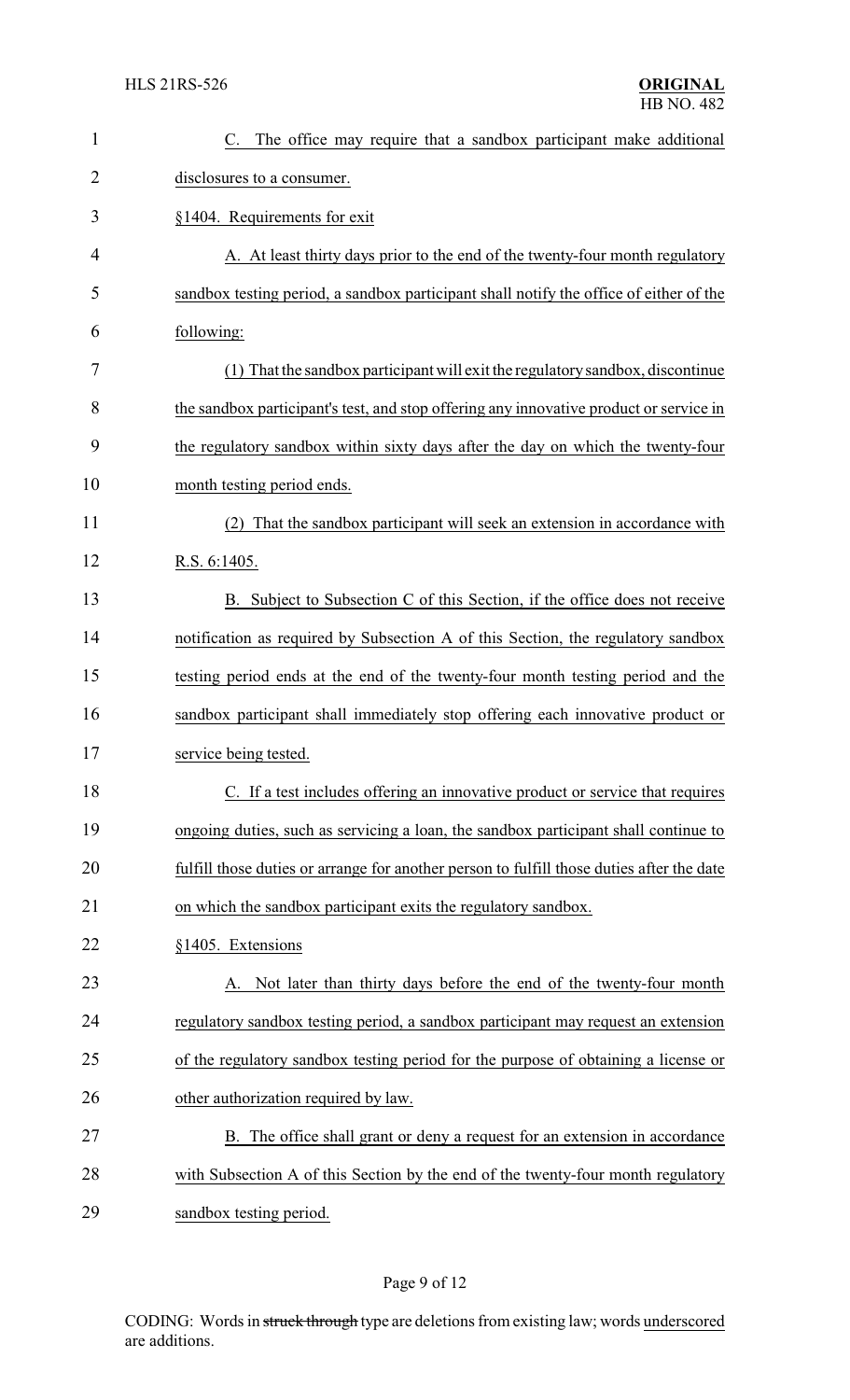| $\mathbf{1}$ | C. The office may grant an extension in accordance with this Section for not            |
|--------------|-----------------------------------------------------------------------------------------|
| 2            | more than six months after the end of the regulatory sandbox testing period.            |
| 3            | D. A sandbox participant who obtains an extension in accordance with this               |
| 4            | Section shall provide the office with a written report every three months that          |
| 5            | provides an update on efforts to obtain a license or other authorization required by    |
| 6            | law, including any applications submitted for licensure or other authorization, any     |
| 7            | rejected applications, and any issued licenses or other authorization.                  |
| 8            | §1406. Record keeping; reporting requirements                                           |
| 9            | A. A sandbox participant shall retain records, documents, and data produced             |
| 10           | in the ordinary course of business regarding an innovative product or service tested    |
| 11           | in the regulatory sandbox.                                                              |
| 12           | B. If an innovative product or service fails before the end of a testing period,        |
| 13           | the sandbox participant shall notify the office and report on actions taken by the      |
| 14           | sandbox participant to ensure consumers have not been harmed as a result of the         |
| 15           | failure.                                                                                |
| 16           | The office may establish periodic reporting requirements for a sandbox<br>C.            |
| 17           | participant.                                                                            |
| 18           | D. The office may request records, documents, and data from a sandbox                   |
| 19           | participant and, upon the office's request, a sandbox participant shall make the        |
| 20           | records, documents, and data available for inspection by the office.                    |
| 21           | E. If the office determines that a sandbox participant has engaged in, is               |
| 22           | engaging in, or is about to engage in any practice or transaction that is in violation  |
| 23           | of this Chapter or that constitutes a violation of a state or federal criminal law, the |
| 24           | office may remove a sandbox participant from the regulatory sandbox.                    |
| 25           | F. On or before October 1st of each year, the office shall provide an annual            |
| 26           | written report to the House Committee on Commerce and Senate Committee on               |
| 27           | Commerce, Consumer Protection, and International Affairs. The report is to provide      |
| 28           | information regarding each sandbox participant and make recommendations relative        |
| 29           | to the effectiveness of the regulatory sandbox.                                         |

# Page 10 of 12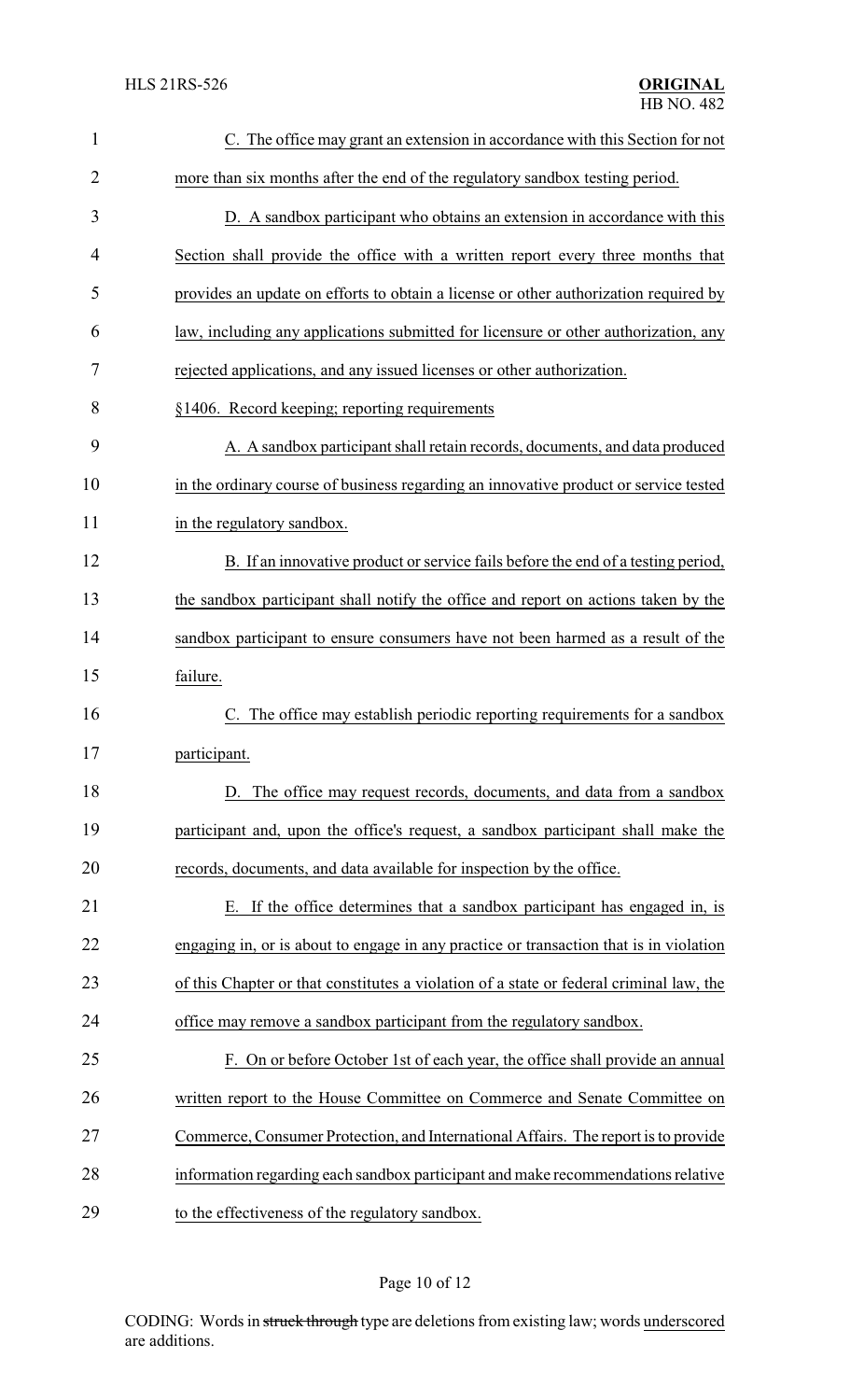#### DIGEST

The digest printed below was prepared by House Legislative Services. It constitutes no part of the legislative instrument. The keyword, one-liner, abstract, and digest do not constitute part of the law or proof or indicia of legislative intent. [R.S. 1:13(B) and 24:177(E)]

## HB 482 Original 2021 Regular Session Wright

**Abstract:** Creates a regulatory sandbox program to be administered by the Office of Financial Institutions.

Proposed law defines "applicable agency", "applicant", "blockchain technology", "consumer", "office", "financial product or service", "innovation", "innovative product or service", "regulatory sandbox", "sandbox participant", and "test".

Proposed law requires the Office of Financial Institutions (hereinafter "office") to create a regulatory sandbox program and imposes duties relative to the administration of the program.

Proposed law requires the office to produce an application that an applicant can use to apply for the program, and provides the information that is to be gathered through the application.

Proposed law allows the office to collect an application fee from the applicant in accordance with present law.

Proposed law requires an applicant to submit a separate application for each innovative product or service the applicant wants to test.

Proposed law allows the office to seek additional information, outside of the information required in proposed law from the applicant.

Proposed law requires the office to notify an applicant of the approval or rejection of his application within 90 days from the submission of the application.

Proposed law allows for a mutually agreed upon extension of the 90 day requirement.

Proposed law requires the office to consult with applicable agencies and provides parameters and procedures for the consultation.

Proposed law requires the office to consider an applicant's competitors in making a determination on the approval or denial of the application.

Proposed law allows the office to deny an application for any reason, but requires the office to provide a written explanation to the applicant.

Proposed law provides a 24-month period for a participant to test the innovative product or service.

Proposed law provides conditions for the testing of the innovative product or service.

Proposed law provides specific conditions for the testing of a consumer loan and for testing a product or service that would normally require a money transmitter's license under present law.

Proposed law provides that a participant who is engaged in the 24-month testing process, is deemed to have any necessary licenses for purposes of present law.

### Page 11 of 12

CODING: Words in struck through type are deletions from existing law; words underscored are additions.